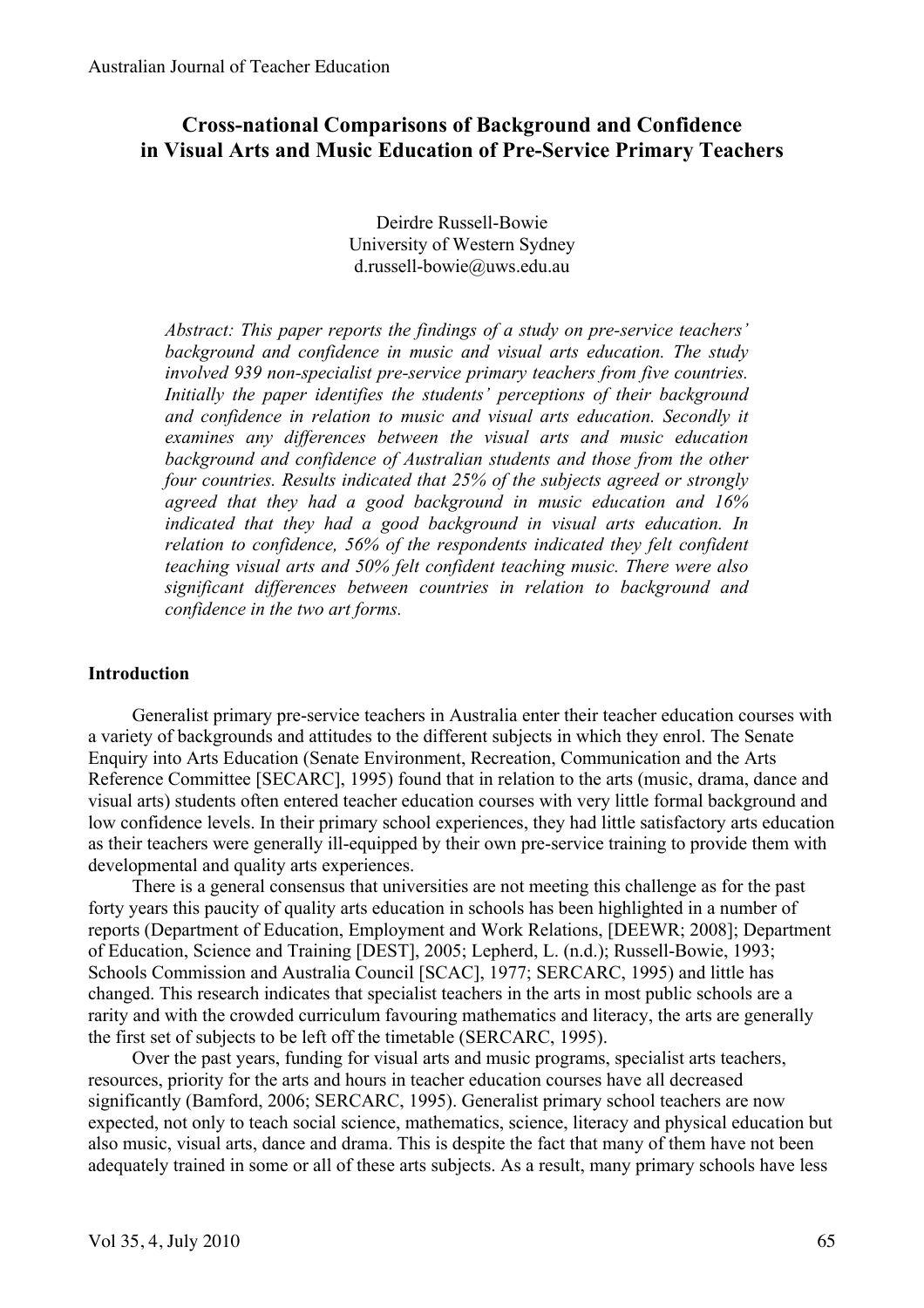than adequate music and visual arts education programs. Teachers perceive that they do not have the confidence, competence, resources, time or priority to implement an effective arts program and so avoid teaching the arts (Bamford, 2002; O'Hara, 2005; Russell-Bowie, 2002). This scenario seems to be similar across the five countries on which this paper focuses, including USA (Bresler, 1991), Namibia (Mans, 1997), Ireland (Council of Europe, 2010), Australia (SERCARC, 1995) and South Africa (van Niekirk, 1997).

# **Background**

Earlier research into music education (Fromyhr, 1995; Mills, 1989; Russell-Bowie, 1993; Ryan, 1991) indicates that the majority of pre-service primary teachers enter their teacher education courses having minimal, if any, formal music education experience, either from school or from outof-school activities. Lephard (1995) adds to these observations, indicating that many pre-service primary teachers have little musical literacy and the university time allocated for music education is inadequate to sufficiently prepare confident and competent teachers in music education.

Later research also indicates that students enter teacher education courses with very little background in formal music education and low confidence levels (Ballantyne, 2006; Conway, 2002; Jacobs, 2008; Jeanneret, 1997; Temmerman, 1997). This lack of confidence and background in the arts impacts on their future teaching career as teachers' beliefs and practices in music education are informed and guided by their prior experiences (Coopersmith, 1967; Harter, 1982 ; and Ryan (1991).

In relation to visual arts education there are similar findings. Welch (1995) investigated the personal visual arts experiences of pre-service primary teachers during their teacher education course. His findings indicate that these experiences are instrumental in developing their confidence in teaching this subject. The Senate Enquiry into Arts Education (SERCARC, 1995) notes throughout the report that pre-service primary teachers come to universities with poor arts experiences and negative attitudes, built up over a lifetime. In schools, support and services for Visual Arts in education have been cut back and the number of primary visual arts specialists has been decreased significantly. As a result, visual arts is one of the first subjects to be excluded from the curriculum when funds are slashed and the number of hours at the teacher education level has also been reduced significantly (Bamford, 2006; DEEWR, 2008; Ruppert, 2006).

This seems to be a global phenomenon in relation to the arts. In an overview of economically developing countries, including Namibia and South Africa, Bamford (2006) indicates that lack of**:** funding; resources; time and training in the arts were negatively influenced by the lack of sufficient funds for education as a whole (p.74). Similarly, in most developed countries, including Australia, Ireland and the USA, in practice, the arts are rarely part of the core curriculum in schools (Robinson, 2001).

The recent Australian *National Review into Visual Education* (DEEWR, 2008) confirms these findings, and indicated that pre-service teachers receive minimal input into visual arts in education and this relates to teachers' lack of confidence and anxiety about teaching visual arts in the classroom. Similar results are reported in the *National Review of School Music Education*, in relation to the confidence and background of generalist teachers required to teach music (DEST, 2005). These reports align with the findings of the report of the Senate Enquiry into Arts Education (SECARC, 1995)**,** which commented that:

Generalist primary classroom teachers, because of their own poor arts experience at school, and because of inadequate teacher training, lack confidence to teach the arts. As a result... there is a strong impulse to marginalise the arts in their teaching (p.49).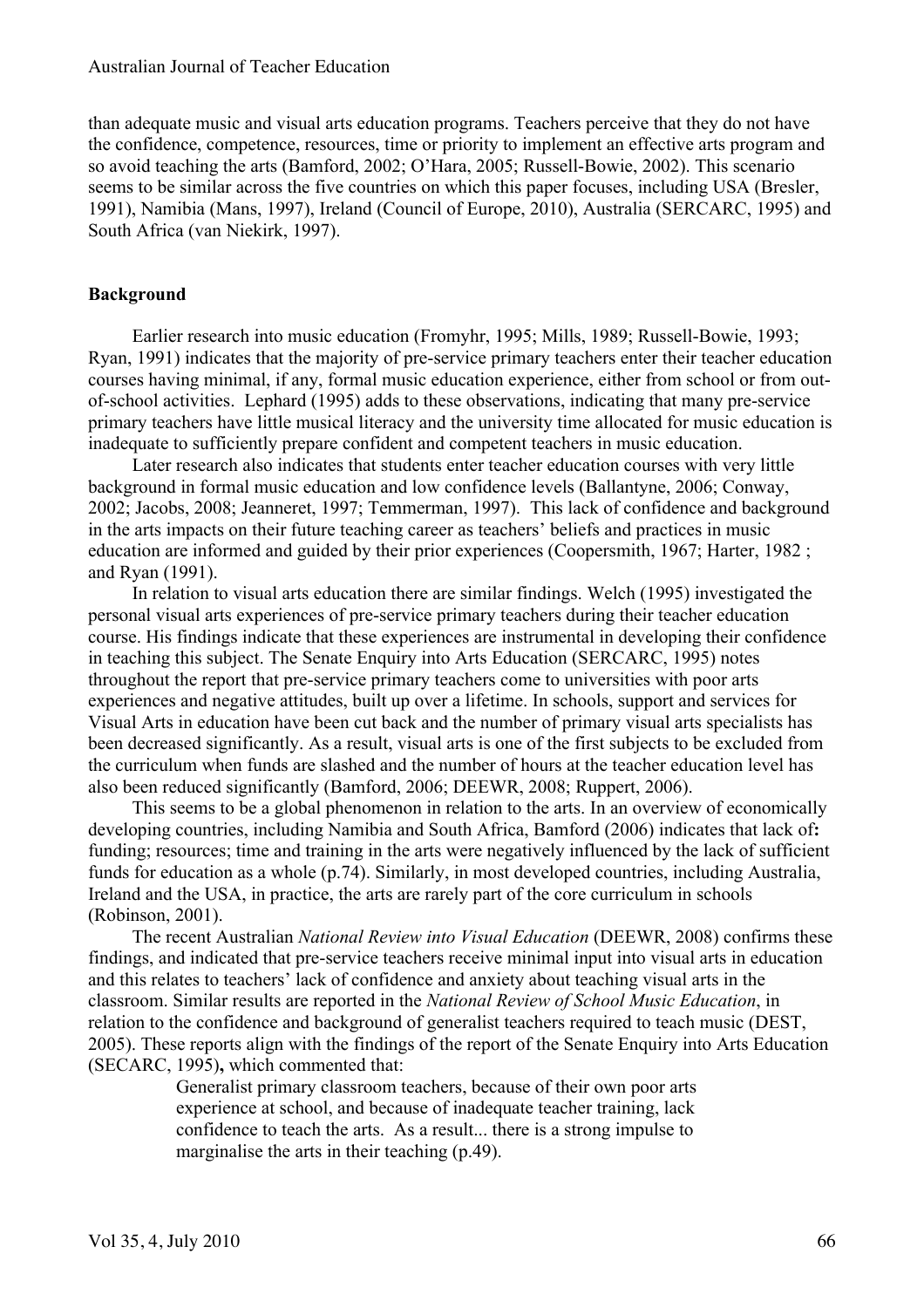#### Australian Journal of Teacher Education

In USA, similar reports indicate that lack of funding and time available in the school day were significant factors influencing the actual practice of the arts in schools (Huckabee, 2006). Bresler (1991) confirms this reporting that "training in the arts is inadequate. Teachers find arts education a difficult assignment" (p. 136) and "basic arts education does not exist in the United States today" (p.3). In Ireland, although the arts have played a major part in the lives of Irish children, and the arts are mandated in the syllabus, in practice, the arts in primary schools have been neglected over many years (Council of Europe, 2010).

In Namibia and South Africa, although the arts are an integral part of the people's culture and lives (Woodward, 2007), the challenges to teaching the arts effectively in schools are similar however they are situated in a culture of extremes of inequalities. Often Namibian 'black schools' have no qualified arts teachers, instruments or art materials, while the 'white schools' have planned curricular implemented by trained teachers in excellent, well-equipped facilities (Mans, 1997, 2002). There are similar resourcing inequities across the country (Russell-Bowie, 2002) and although the arts appear on the curriculum and timetables, they are often not experienced in practice (van Niekirk, 1997).

Pre-service teachers need to have a strong background and confidence in the arts in order TO prepare them to teach these subjects in the classroom. In addition, this is confirmed by Bandura (1997) who indicates that confidence to teach a subject can influence teaching outcomes. Efland's (1995) research showed that whether or not visual art is taught in the classroom depends on the attitudes of the teachers to these subjects and Russell-Bowie, Roche and Marsh, (1995) indicate in their research that background in a subject influences the confidence and effectiveness of teachers within in these subjects.

However having a strong background and confidence in one art form does not necessarily lead to being able to teach another art form confidently and effectively. Yeung, McInerney, Russell-Bowie, & Lau (2001) studied the multi-dimensional nature of self-concept in the creative arts and found that self-concept within the arts was domain specific and also skill-specific. This was consistent with earlier research by Marsh, Hey, Johnson and Perry (1997) as it indicated clearly that if students were confident and had a good background in one art form this had minimal relationship with their confidence and background in other art forms.

In summary, cross-national teacher education courses are enrolling pre-service teachers who bring with them minimal formal arts experiences in music and visual arts. It is unwise to expect the universities or colleges to reverse this trend in a few years, working only in class time, which is constantly being significantly reduced with each new course revision (SERCARC, 1995). This paper seeks to identify the perceptions of a sample of primary teacher education students from five countries about their background and abilities in relation to music and visual arts education and to see if there is any relationship between their confidence and background in each art form. It also examines if there are significant differences between their country and these perceptions. Based on the results of this survey, suggestions are made to enhance the teaching of music and visual arts education in primary schools in Australia and overseas.

### **Aim**

The data on which this paper is based were gathered as part of larger study focussing on preservice teachers' attitudes to the four art forms and were derived from only those survey questions that related to visual arts and music education.

Specifically this study examined the following questions:

1. Is there a reliable set of scales relating to confidence in visual arts education and music education, and background in visual arts education and music education, that could be derived from the data using exploratory principle component analysis?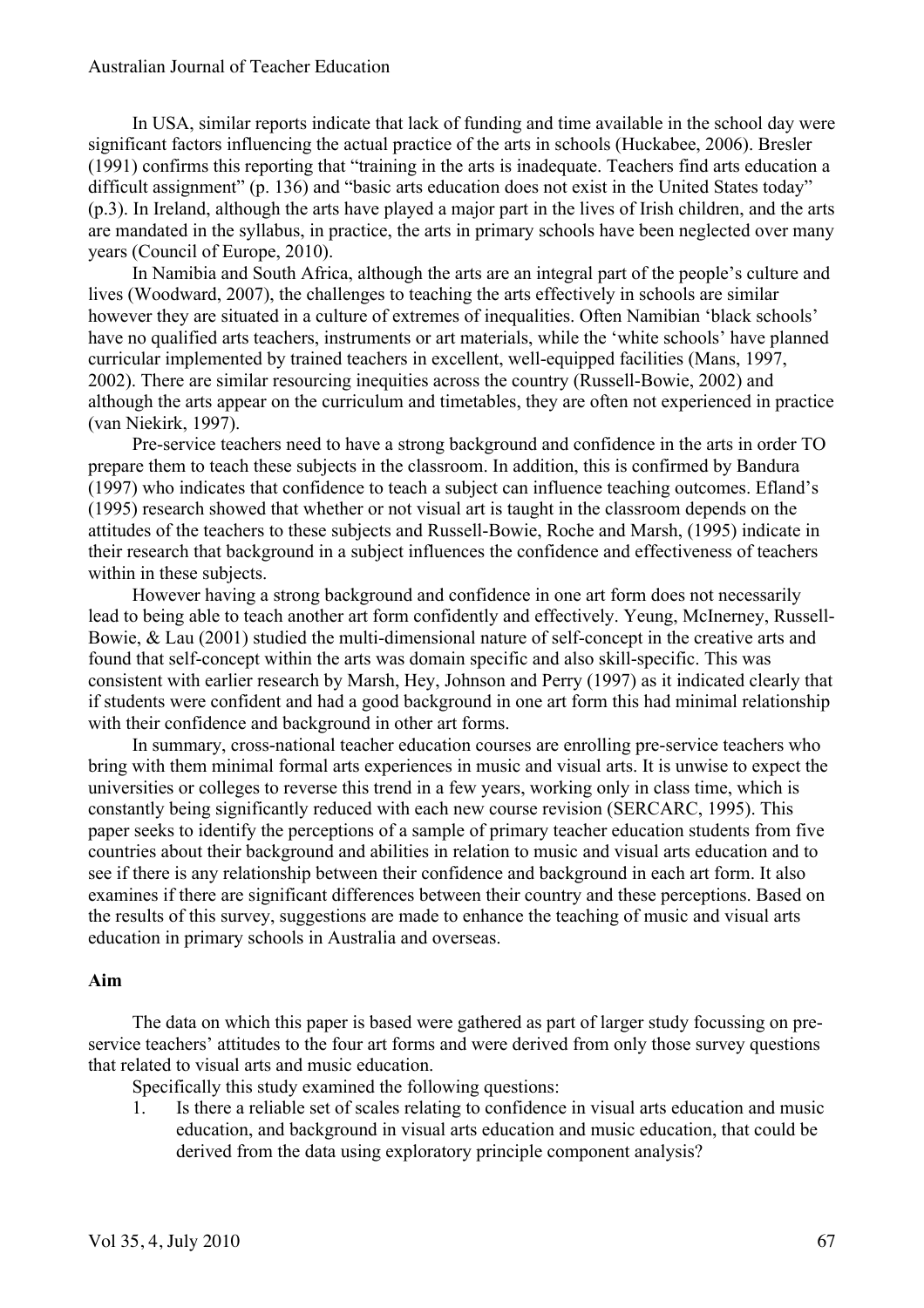- 2. How do generalist pre-service primary teachers across the five countries perceive their own background and confidence in relation to visual arts and music education?
- 3. What relationships are there between pre-service teachers' confidence and background in visual arts and music education?
- 4. Are there any significant relationships between the background and confidence of preservice teachers between each of the five countries?

# **Method**

*Participants*

The participants were 939 university students enrolled in tertiary generalist teacher education programs in Australia, Namibia, South Africa, USA and Ireland. Table 1 contains details of the samples within each of those countries.

| Country                                                     | Number | Percent |
|-------------------------------------------------------------|--------|---------|
| <b>AUSTRALIA</b> (New South Wales: University of Newcastle; | 385    | 41      |
| University of Western Sydney)                               |        |         |
| NAMIBIA (Windhoek College of Education)                     | 187    | 20      |
| SOUTH AFRICA (Durban and Pretoria Colleges of Education)    | 254    | 27      |
| USA (Illinois: University of Illinois)                      | 59     | 6       |
| <b>IRELAND</b> (Dublin College of Education)                | 51     | 6       |
| <b>TOTAL</b>                                                | 939    | 100     |

**Table 1:Respondents and their Country (University)**

### **Survey Instrument**

The survey instrument, based on a previous one for practising teachers in relation to music education (Russell-Bowie, 1993), was developed specifically for this study. The instrument covered the four strands of the creative arts (dance, drama, music and visual arts) and was administered in the five different countries. Apart from the demographic questions, each of the questions had one stem with four endings, and each of the endings related either to dance, drama, music and visual arts. Responses were given on a five point Likart scale. This paper reports on those items related specifically to visual arts and music education as listed in Tables 2 and 3.

### **Data Collection procedure**

Students were asked to complete the survey during lectures at each University or College. Students took between 15 and 30 minutes to complete the surveys**,** which were collected by the staff member in charge as students completed them.

### **Data Analysis**

The raw data from the surveys were then entered into an SPSS file and analysed using factor analysis, reliability testing, cross tabulations and correlations. Statistical procedures were selected in light of the questions to be tested. A set of a priori scales had been developed then exploratory principal component analysis with Varimax rotation was used to validate the scales, and Cronbach alphas were computed to check reliability of the scales. Frequencies and cross tabulations of students' responses to these scales were computed to gain an overview of the data. Pearson product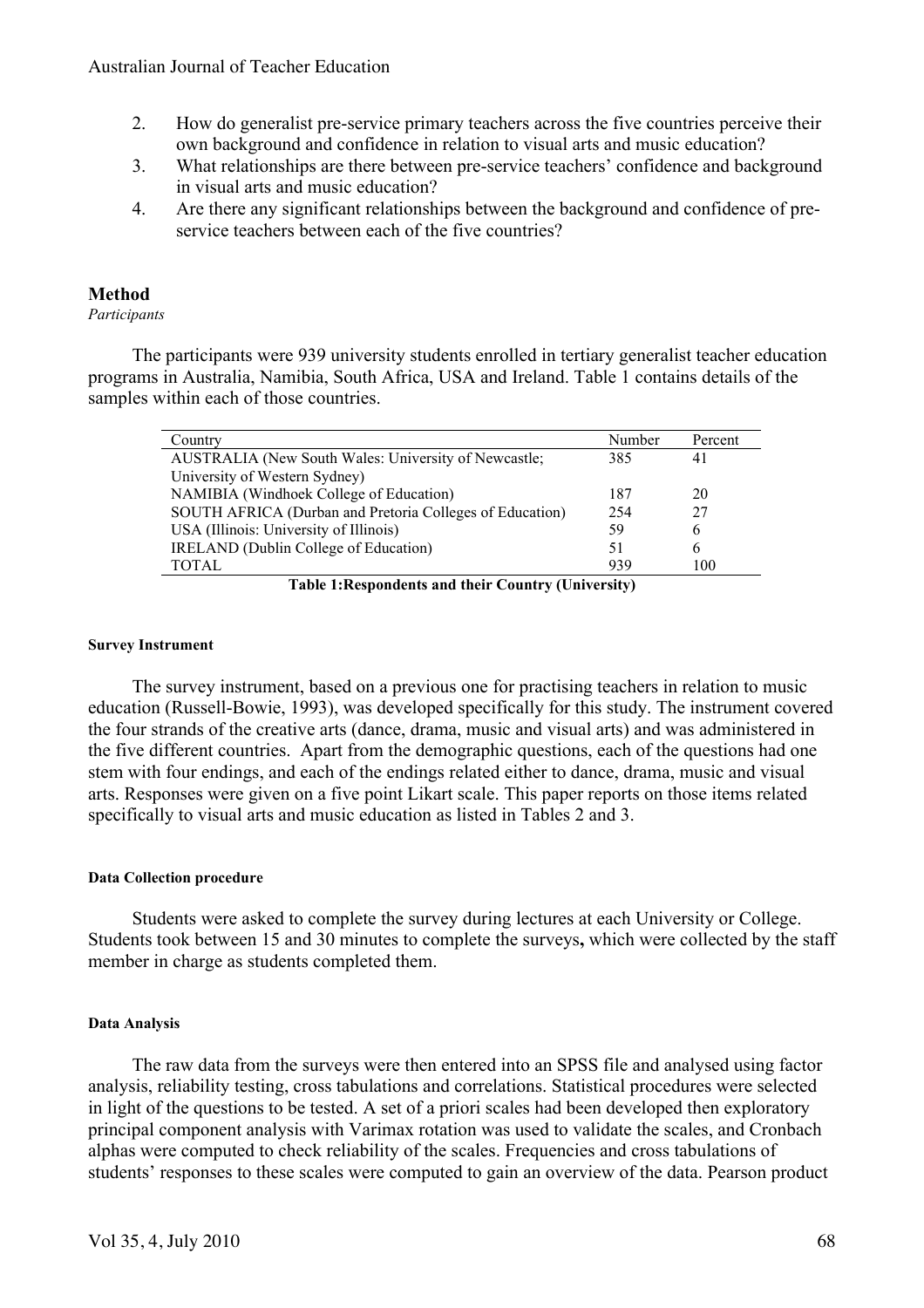moment correlation coefficients were used to test the differences between the scales and one-way ANOVAs were used to test for differences between means.

### **Results**

In relation to the focus questions of this study, the following results were found:

#### *Question 1: Is there a reliable set of scales relating to confidence in visual arts education and music education, and background in visual arts education and music education that could be derived from the data using exploratory principle component analysis?*

Using exploratory principal component analysis with Varimax rotation 11 survey items listed in Table 2 were grouped together to form two scales in relation to students' perceptions of their formal visual arts background and their confidence and enjoyment of visual arts teaching. The criterion for selection of scale items was set at 0.5. Using this criterion, only one item (Q36b) crossloaded on the second factor, but it was included with Factor 1 scale as Table 2 shows it had greater face validity.

Table 2 also indicates the items grouped into factors or scales, the Cronbach alpha coefficients of internal consistency of the two scales, and the percentages of positive responses (*agree/strongly agree*) for each item and for the two scales. The first scale (*Background in visual arts*) included survey items such as: having art lessons outside of school; being involved in visual arts in their leisure time; their family being involved in visual arts socially; and that they considered themselves to be an artist. The second scale (*Confidence and enjoyment in visual arts teaching*) included survey items such as: feeling confident about teaching visual arts lessons in general and the different specific forms of art; preferring to teach visual arts in a team teaching situation; having taught successful visual arts lessons; having a good background in visual arts and enjoying visual arts lessons in primary school.

|                                                                          |                                                                         | $%$ Agree/     |  |
|--------------------------------------------------------------------------|-------------------------------------------------------------------------|----------------|--|
| Item                                                                     | Label (Factor loading)                                                  | Strongly agree |  |
|                                                                          | Factor 1: Background in visual arts $(Alpha = .79)$                     | 16%            |  |
| Q23b                                                                     | Outside of school I have had visual arts lessons (.79)                  | 13%            |  |
| Q21b                                                                     | In my leisure time I am often involved in visual arts activities (.76)  | 28%            |  |
| Q22b                                                                     | My family is often involved socially in visual arts activities $(0.76)$ | 16%            |  |
| O25 <sub>b</sub>                                                         | I consider myself to be an artist (.72)                                 | 25%            |  |
| Q36b                                                                     | I have a good background in visual arts (.58)                           | 33%            |  |
| Factor 2: Confidence / enjoyment in visual arts teaching $(Alpha = .83)$ |                                                                         |                |  |
| Q33b                                                                     | I feel confident about teaching visual arts lessons (.71)               | 53%            |  |
| Q34b                                                                     | In a team teaching situation, I would prefer to do visual arts (.74)    | 56%            |  |
| $Q61a-e$                                                                 | I am confident teaching the different visual arts activities (.79)      | 69%            |  |
| Q37b                                                                     | I have taught some successful visual arts lessons (.68)                 | 52%            |  |
| $Q60a-e$                                                                 | I enjoy the different visual arts activities in lectures (.67)          | 78%            |  |
| Q12b                                                                     | In Primary school I enjoyed visual arts lessons (.57)                   | 66%            |  |

**Table 2: Items used to ascertain students' perceptions of their Visual Arts background and abilities with percentages recorded for Agree/Strongly Agree responses and results of factor analysis.**

Similarly, two scales were formed from survey items, as listed in Table 3, in relation to students' perceptions of their formal background and confidence in music and music education. The criterion factor loading for selection of scale items was set at 0.45. With this criterion, there were no cross-loadings on the first factor. However there was one item (Q36a) which cross-loaded on the second factor, but was included with the Factor 1 scale as it had greater face validity.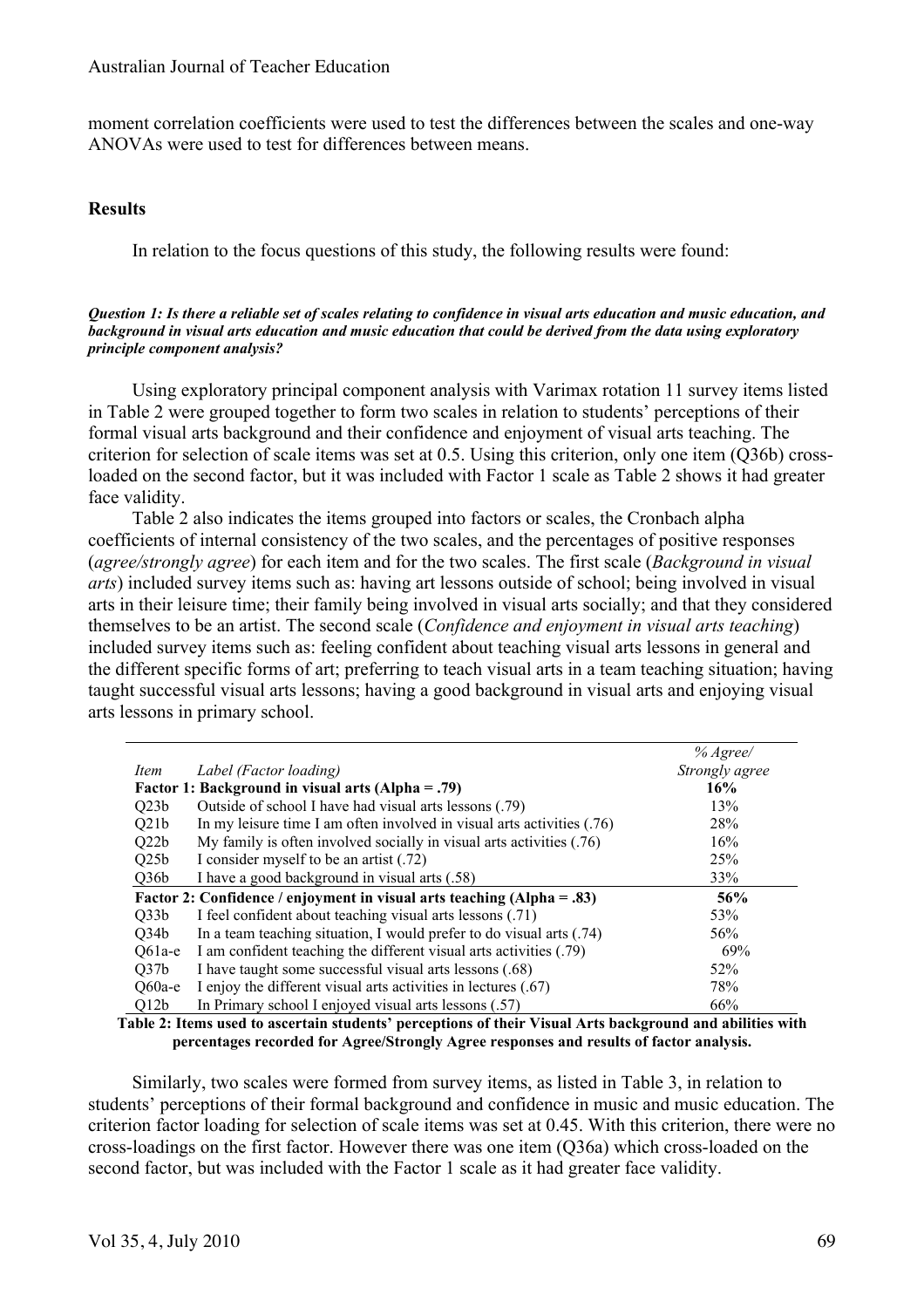### Australian Journal of Teacher Education

Table 3 indicates the results obtained regarding students' perceptions of their musical backgrounds and abilities in music education. The first scale developed (*Background in music education*) included survey items such as being able to play an instrument well and clearly understanding music theory, having music lessons out of schools and considering themselves to be a musician, their family being involved in music activities, one family member being able to play an instrument and their being involved socially in music activities.

The second scale (*Confidence and enjoyment in music teaching*) included survey items such as enjoying primary school music, feeling confident about teaching music lessons, both generally and the specific types of music lessons, preferring to teach the music segment in a team teaching situation, having taught some successful music lessons and having a good background in music.

| Item     | Label (Factor loading)                                               | % Agree/       |
|----------|----------------------------------------------------------------------|----------------|
|          |                                                                      | Strongly agree |
|          | Factor 1: Background in music (Alpha = .86)                          | 25%            |
| Q18      | I can play a musical instrument well (.74)                           | 26%            |
| Q19      | I clearly understand music theory (.72)                              | 28%            |
| Q20      | A family member plays a musical instrument well (.73)                | 40%            |
| Q21a     | In my leisure time I am often involved in music activities $(.57)$   | 45%            |
| Q22a     | My family is often involved socially in musical activities (.58)     | 37%            |
| Q23a     | I had music lessons outside of school (.71)                          | 26%            |
| Q25a     | I consider myself a musician (.58)                                   | 23%            |
|          | Factor 2: Confidence and enjoyment in music teaching $(Alpha = .77)$ | 50%            |
| Q12a     | I enjoyed music in primary school (.48)                              | 64%            |
| Q33a     | I feel confident about teaching music lessons (.80)                  | 47%            |
| Q34a     | In a team teaching situation, I prefer to do music segment $(.76)$   | 46%            |
| Q37a     | I have taught some successful music lessons (.64)                    | 55%            |
| $Q57a-e$ | I am confident teaching the different music activity areas (.70)     | 59%            |
| Q36a     | I have a good background in music (.61)                              | 38%            |

#### **Table 3: Items used to ascertain students' perceptions of their musical background and abilities with percentages recorded for Agree/Strongly Agree responses and results of factor analysis.**

The results indicated that there was a reliable set of scales relating to confidence in visual arts education and music education, and background in visual arts education and music education and that these were satisfactory for accepting scales for the other purposes of the study.

#### *Question 2: How do generalist primary student teachers across the five countries perceive their own background and confidence in relation to visual arts and music education?*

When the individual survey items were examined the following results were indicated. Only 13% had been involved in visual arts lessons outside of school, just over a quarter used their leisure time to be involved in visual arts, 16% said their families were involved socially in visual arts activities and a quarter considered themselves to be artists. When the means of all the items relating to Factor 1 (*Background in Visual Arts*) were computed, 16% of respondents indicated that they felt they had a good visual arts background.

In relation to their enjoyment of visual arts and visual arts teaching, just over two-thirds of the students felt that they had enjoyed visual arts in their primary school days. Just over half the students felt confident about teaching visual arts lessons. Two percent more would prefer to teach a visual arts segment of a multi-arts lesson. Of those sampled 69% were confident in teaching a range of visual arts activities, and just over half (52%) had already taught some successful visual arts lessons. Over three quarters of the students enjoyed being involved in a range of visual arts activities within the University/College setting. Table 2 shows when that the means of all the items relating to Factor 2 (*Confidence and enjoyment in visual arts teaching*) were computed, 56% of respondents indicated that they enjoyed and felt confident in relation to visual arts teaching.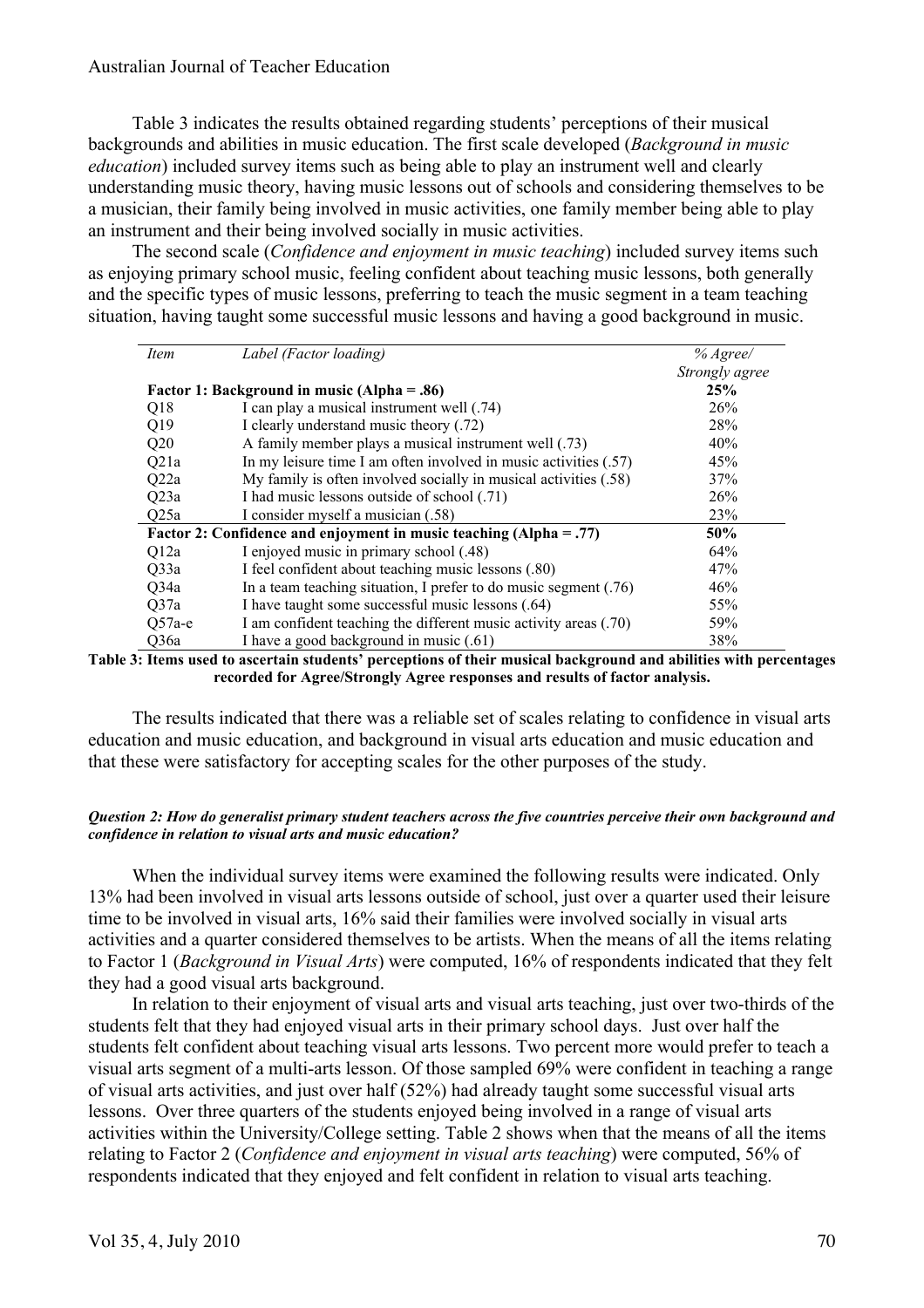#### Australian Journal of Teacher Education

In relation to the sampled students' perceptions of their formal music background prior to University or College, just over a quarter of students indicated that they played a musical instrument well, understood music theory, and/or had music lessons out of school. Forty percent of the students had a family member who played a musical instrument well, and 37% considered their family to be involved socially in musical activities. Twenty-three percent considered themselves to be musicians and 45% involved themselves in music activities in their leisure time. Table 3 shows that when the means of all the items relating to Factor 1 (*Background in music*) were computed, a quarter of respondents *agreed* or *strongly agreed* that they had a good musical background.

In relation to their enjoyment of music teaching, almost two-thirds of the students felt that they had enjoyed music in their primary school days. When it came to teaching music, 46% would prefer to teach the music segment of a team teaching lesson, 47% felt they were confident to teach music lessons. Of those sampled, 55% had taught successful music lessons, and 59% were confident teaching all the difference music activity areas. Thirty-eight percent perceived they had a good background in music. Table 3 shows that when the means of all the items relating to Factor 2 (*Confidence and enjoyment in music teaching*) were computed, half the respondents indicated that they enjoyed and felt confident in relation to music teaching.

When comparisons were made between the two subject areas, it was found that 25% of students *agreed* or *strongly agreed* that they had a good formal music background, compared with 16% of students *agreeing* or *strongly agreeing* that they had a good formal visual arts background. Fifty-six percent of students *agreed* or *strongly agreed* that they were confident and enjoyed visual arts teaching compared with 50% of students who felt the same about music teaching. These results shown in Tables 2 and 3 indicate the general trends from students sampled across all five countries.

#### *Question 3: What relationships are there between student teachers' confidence and background in visual arts and music education?*

The above results indicate that, although fewer students *agreed/strongly agreed* that they had a good formal visual arts background (16%) compared with their music background (25%), more students *agreed/strongly agreed* that they were confident and enjoyed visual arts teaching (56%) compared with those who were confident and enjoyed music teaching (50%). Pearson product moment correlation coefficients between the students' visual arts and music backgrounds and between their visual arts and music confidence and enjoyment were calculated. The results indicated that there was a moderately positive correlation between the students' visual arts confidence and enjoyment and their formal visual arts background ( $r = 0.507$ ) and there was a slightly stronger positive correlation between the students' music confidence and enjoyment and their formal music background.  $(r = .563)$ . This indicates that the better their background in the subject, the more confident they were. As shown in Table 4, there were relatively weak positive correlations between visual arts and music confidence  $(r = .295)$ , visual arts and music background  $(r = .375)$ , visual arts confidence and music background  $(r = .170)$ , and visual arts background and music confidence.  $(r = .219)$ .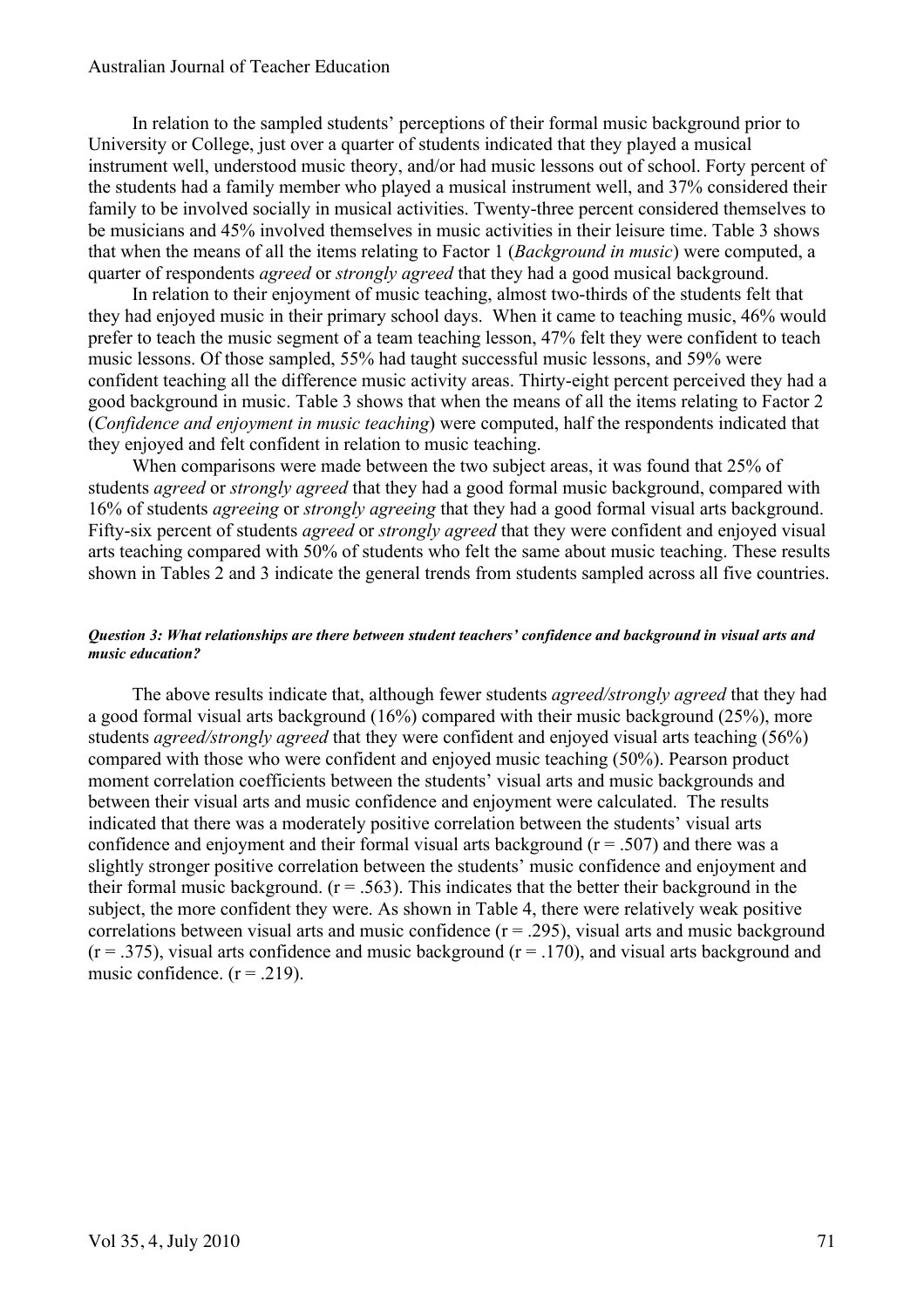|                                    | Conf/enjoy  | Visual Arts | Music       | Conf/enjoy     |
|------------------------------------|-------------|-------------|-------------|----------------|
|                                    | Visual Arts | background  | background  | Music teaching |
|                                    | teaching    |             |             |                |
| Confidence and enjoyment in visual | $r = 1.000$ |             |             |                |
| arts teaching                      | $n = 866$   |             |             |                |
|                                    | $p=.000$    |             |             |                |
| Visual Arts background             | $r = .507$  | $r=1.000$   |             |                |
|                                    | $n = 866$   | $n = 866$   |             |                |
|                                    | $p=.000$    |             |             |                |
| Music background                   | $r = 170$   | $r = .375$  | $r = 1.000$ |                |
|                                    | $n = 866$   | $n = 866$   | $n = 866$   |                |
|                                    | $p=.000$    | $p=.000$    |             |                |
| Confidence and enjoyment in music  | $r = .295$  | $r = .219$  | $r = .563$  | $r = 1.000$    |
| teaching                           | $n = 866$   | $n = 866$   | $n = 866$   | $n = 866$      |
|                                    | $p = 000$   | $p = 000$   | $p=.000$    |                |

**Table 4: Pearson product moment correlations between students' background and confidence / enjoyment in relation to visual arts education and music education**

#### *Question 4: Are there any significant relationships between the background and confidence of pre-service teachers and each of the five countries?*

The next step was to identify if there were any significant relationships between the background and confidence of pre-service teachers within each of the five countries. To answer this question, firstly percentage frequencies were computed for the two scales for both music and visual arts in relation to each of the five countries. These results are shown in Tables 5 and 6. In visual arts, when examining the percentages of students in Factor 1 (*Background in Visual Arts*), 9% of the sampled students from USA, 12% of Australian students, 16% of Irish students and 21% of both South African and Namibian students *agreed or strongly agreed* that they had a good visual arts background. In Factor 2 (*Confidence and enjoyment of visual arts teaching*) 37% of Namibian students, 44% of the USA students, 54% of the South African students, 57% of the Irish students and 68% of the Australian students indicated that they were confident and enjoyed visual arts teaching.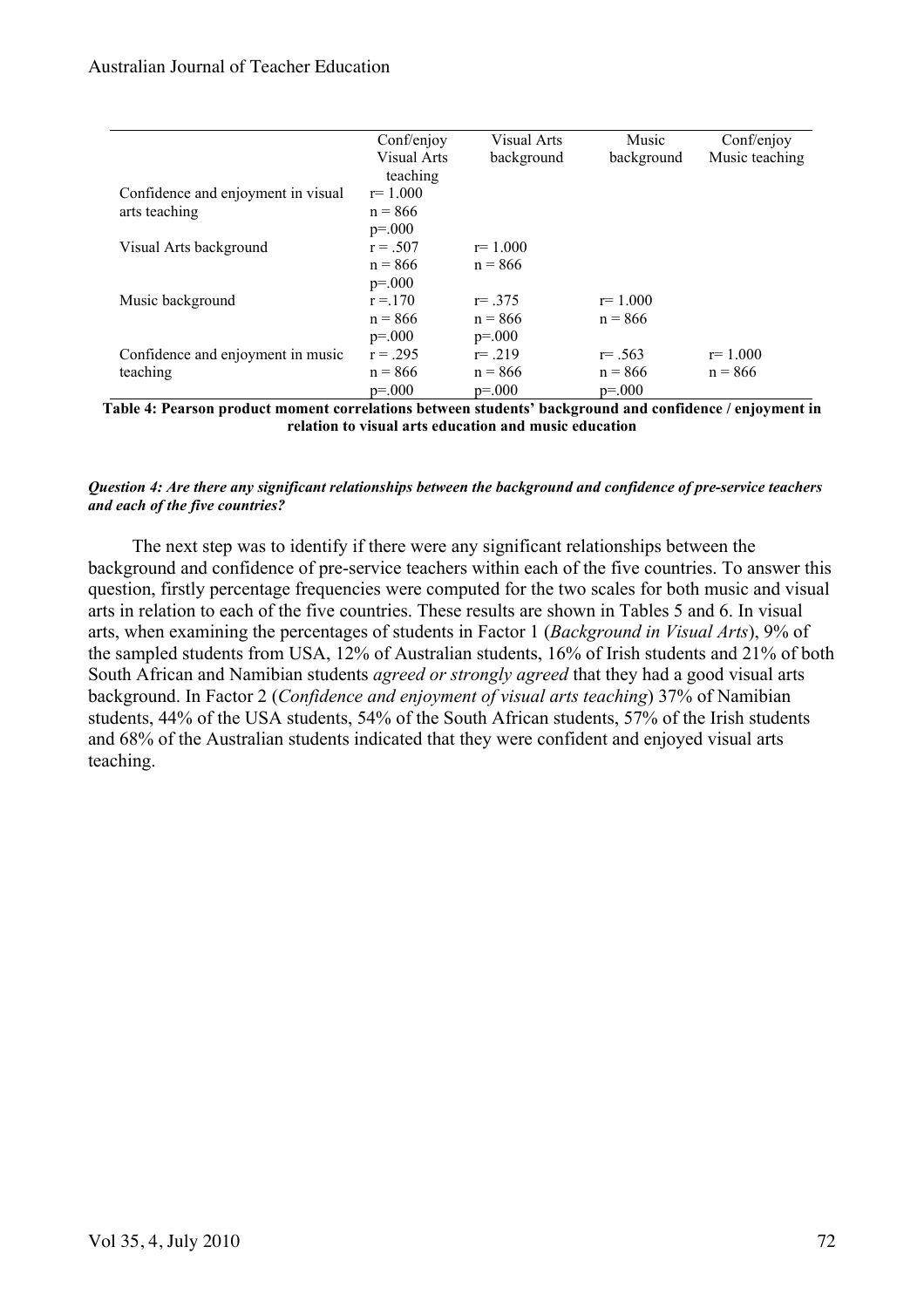| <b>Factor 1: Visual Arts Background (Alpha = .79)</b> |     |                |         |                           |  |
|-------------------------------------------------------|-----|----------------|---------|---------------------------|--|
|                                                       | N   | $%$ agree/     | Mean    | <b>Standard Deviation</b> |  |
|                                                       |     | strongly agree |         |                           |  |
| Australia                                             | 370 | 12%            | $197*$  | .99                       |  |
| Namibia                                               | 176 | 21%            | 2.23    | 1.22                      |  |
| South Africa                                          | 233 | 21%            | $2.23*$ | 1.21                      |  |
| USA                                                   | 59  | 9%             | 2.21    | .93                       |  |
| Ireland                                               | 48  | 16%            | 1.93    | 1.09                      |  |
| TOTAL                                                 | 886 |                | 2.53    | 1.13                      |  |

\*Significant differences (df=4,  $F=3.9$ ,  $p<.01$ )

#### **Factor 2: Confidence and enjoyment in Visual Arts Teaching (Alpha = .83)**

|              | . .<br>N | % agree/ strongly | Mean               | <b>Standard Deviation</b> |
|--------------|----------|-------------------|--------------------|---------------------------|
|              |          | agree             |                    |                           |
| Australia    | 370      | 68%               | $3.74*+$           | .87                       |
|              |          |                   |                    |                           |
| Namibia      | 176      | 37%               | $3.02**+$          | 1.03                      |
| South Africa | 233      | 54%               | $3.38 + ^{\wedge}$ | 1.02                      |
| <b>USA</b>   | 59       | 44%               | 3.32               | .85                       |
| Ireland      | 48       | 57%               | 3.56#              | .79                       |
| <b>TOTAL</b> | 886      |                   | 3.46               | .98                       |

\*+ $\frac{4}{5}$ significant differences (df=4, F=14.3, p<.000)

**Table 5: Visual Arts education: Percentage frequencies for Different Countries and Total in relation to their agreement or strong agreement for each Factor.**

In relation to Factor 1 in music education, (*Background in music*), 17% of Australian students, 21% of both Namibian and South African students, 34% of the USA students and 41% of the Irish students all *agreed* or *strongly agreed* that they had a good music background. In contrast, Table 6 shows that, when examining Factor 2, (*Confidence and enjoyment in music teaching*), 37% of the USA students, 39% of the Australian students, 42% of the Namibian students, 52% of the South African students and 63% of the Irish students *agreed* or *strongly agreed* that they enjoyed and were confident in music teaching.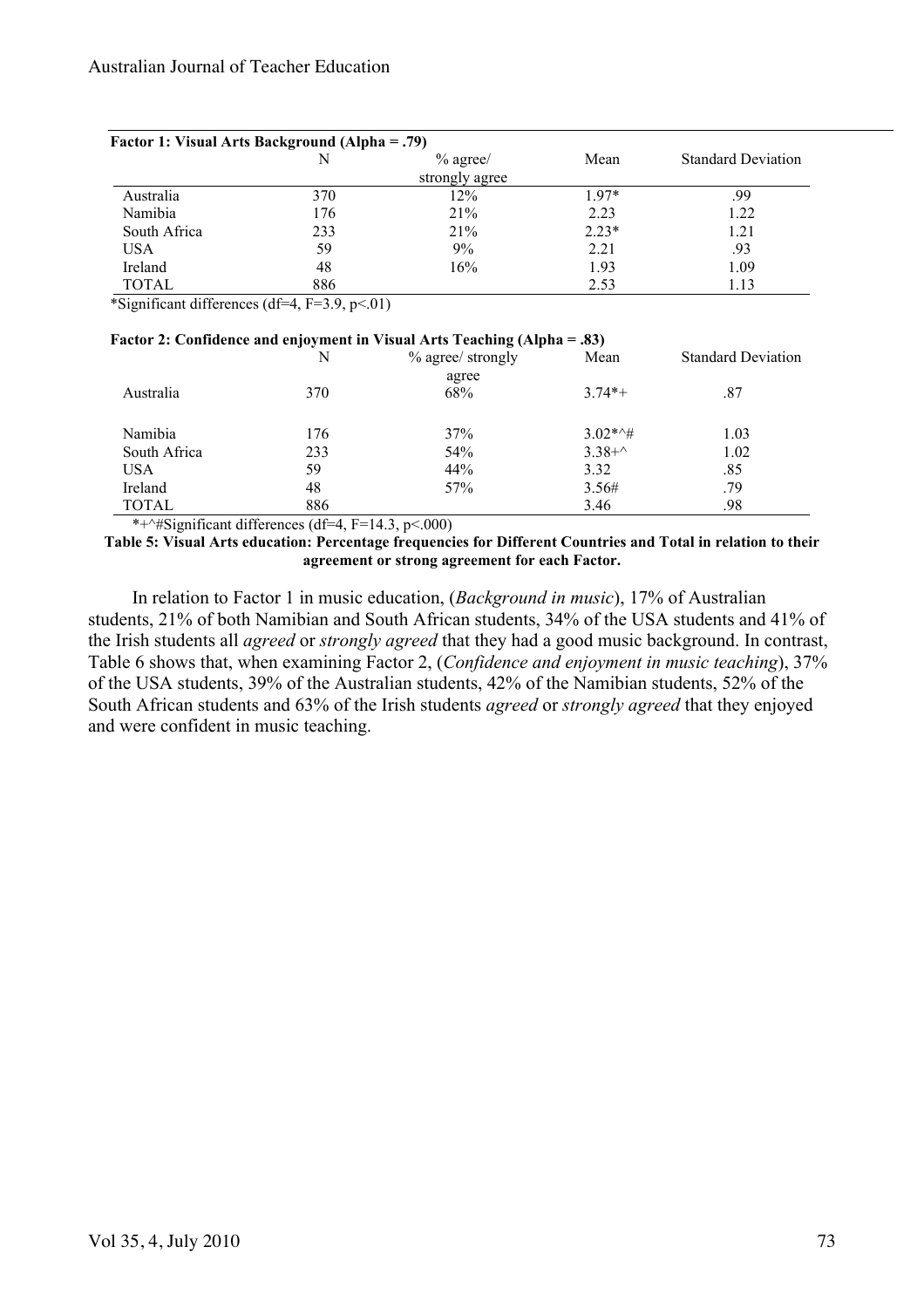| <b>Factor 1: Music Education Background (Alpha = .85)</b>          |     |                |                       |           |  |
|--------------------------------------------------------------------|-----|----------------|-----------------------|-----------|--|
|                                                                    | N   | Percent        | Mean                  | Standard  |  |
|                                                                    |     | agree/strongly |                       | Deviation |  |
|                                                                    |     | agree          |                       |           |  |
| Australia                                                          | 370 | 17%            | $2.30*$               | 1.09      |  |
| Namibia                                                            | 176 | 21%            | $2.68*$               | 1.07      |  |
| South Africa                                                       | 233 | 21%            | $2.61*$               | 1.06      |  |
| <b>USA</b>                                                         | 59  | 34%            | $2.86*$               | 1.24      |  |
| Ireland                                                            | 48  | 41%            | $3.00*$               | 1.32      |  |
| <b>TOTAL</b>                                                       | 886 |                | 2.53                  | 1.13      |  |
| *Significant differences (df=4, $F=3.9$ , $p<.000$ )               |     |                |                       |           |  |
| Factor 2: Confidence and enjoyment in Music Teaching (Alpha = .77) |     |                |                       |           |  |
|                                                                    | N   | Percent        | Mean                  | Standard  |  |
|                                                                    |     |                |                       | Deviation |  |
| Australia                                                          | 370 | 39%            | $3.2*$                | 1.04      |  |
| Namibia                                                            | 176 | 42%            | $3.01^{\circ}$        | 1.26      |  |
| South Africa                                                       | 233 | 52%            | $3.40^{\circ}$        | 1.13      |  |
| <b>USA</b>                                                         | 59  | 37%            | 3.11#                 | 1.17      |  |
| Ireland                                                            | 48  | 63%            | $3.71**$ <sup>+</sup> | 1.14      |  |
| <b>TOTAL</b>                                                       | 886 |                | 3.25                  | 1.13      |  |

\*+^#Significant differences (df=4,  $F=6.3$ ,  $p<0.00$ )

**Table 6: Music education: Percentage frequencies for Different Countries and Total in relation to their agreement or strong agreement for each Factor**

There were clear differences between countries in the response percentages of students to each factor, so One-Way ANOVAs were computed to determine if there were significant differences between the variances of the scales for each country. In relation to the visual arts background and confidence of the students, the Scheffe test of significance was used. This test indicated that there were significant differences among the countries in relation to both Factor 1 (*Background in visual arts*) (df = 4, F = 3.9, p<.01) and Factor 2 (*Confidence and enjoyment of visual arts teaching*) (df = 4, F = 14.3, p < 000). In relation to Factor 1, differences between the countries were indicated between Australia and South Africa (p<.05) with Australian students scoring lower than South African students. In relation to Factor 2, the significant differences appeared between Australia and Namibia ( $p<001$ ), Australia and South Africa ( $p<01$ ), Namibia and South Africa ( $p<01$ ) and Namibia and Ireland ( $p<05$ ), with Australian students scoring higher than the Namibian and South African students and the Namibian students scoring lower than the South African and Irish students. The differences between Australia and USA are large, but not statistically significant possibly due to the small sample size of students from USA.

In relation to music and music education, a One Way ANOVA was again computed to determine if there were any significant differences between the means of each of these scales and each country from which the students came. In relation to Factor 1 (*Background in music*) the Scheffe test of significance indicated that there were significant differences between countries ( $df =$ 4,  $f = 3.9$ ,  $p \le 0.000$ , with significant differences indicated between Australia and each of the other four countries: South Africa ( $p<01$ ), Namibia ( $p<01$ ), USA ( $p<01$ ) and Ireland ( $p<01$ ). Results indicated that Australian students' scale scores were significantly lower than those in each of the other countries (p < .05, F = .000). For Factor 2, (*Confidence and enjoyment in music teaching*) there were also significant differences between countries (df = 4,  $F = 6.3$ ,  $p \le 0.000$ ). These differences were between Australia and Ireland (p<.05), Namibia and South Africa (p< .05), Namibia and Ireland ( $p$ < .01) and USA and Ireland ( $p$ < .05). Namibian students scored significantly lower than their counterparts in South Africa and Ireland, and Australian students scored significantly lower than their Irish counterparts.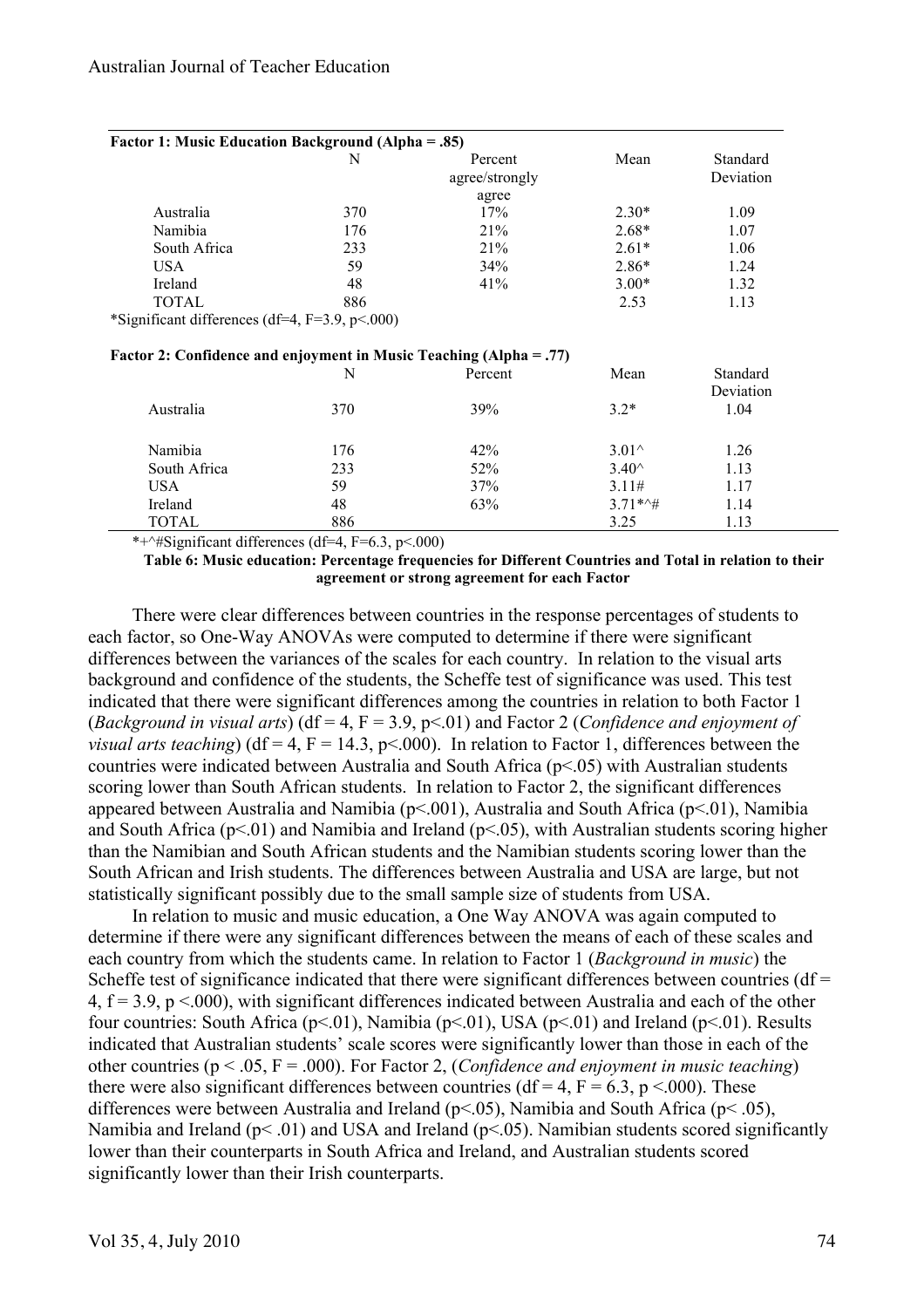### **Discussion**

The results of this study seem to support some of the literature on arts education in relation to confidence and background of pre-service teachers. Very few of the sampled students (16%) indicated that they had a good background in visual arts education, be it socially, culturally or formally. However, slightly more, but still only a quarter of sampled students, indicated that they had a sound musical background. Research indicates that most pre-service teachers enter initial teacher education with minimal formal experiences in music and visual arts (Bamford, 2006; DEEWR, 2008; DEST, 2006; SERCARC, 2005). This research study confirms this literature. Sampled students across the five countries indicated that they and their families were not significantly involved in either music or visual arts outside of school and that they did not have much formal training in this area.

However, despite the low responses in relation to their background in both music and visual arts, the pre-service teachers indicated a more positive response to their confidence and enjoyment of both visual arts (56%) and music (50%) teaching. This finding included both their primary school experiences in music and visual arts and their professional experiences and confidence as pre-service teachers. Although the percentages responding positively in relation to confidence and enjoyment of music and visual arts teaching were substantially higher than those relating to their background, only about half of the students indicated that they were confident and enjoyed music and visual arts teaching.

There seemed to be a moderate correlation between the confidence/enjoyment and background of the students sampled, in that the stronger the background in music, the more confident they were in relation to music teaching, and the stronger their background in visual arts, the more confident they were to teach it. This confirms research by Bandura, (1997); Elfland, (1995), Hudson (2005), Luehrman (2002) and Russell-Bowie, Roche and Marsh, (1995) which indicates that background in a subject influences the confidence and effectiveness of teachers in these subjects.

There was little positive correlation between their confidence and/or background in music and their confidence and/or background in visual arts. This result confirms the research on the multidimensional nature of self-concept in the creative arts that indicates that self-concept within the arts was domain specific and also skill-specific (McInerney, Yeung and Russell-Bowie, 2001). The findings from this study suggest that being confident in teaching one art form has little influence on the confidence to teach other art forms. Therefore each of the arts subjects needs to be taught as a discrete subject, both in teacher education courses and in schools, with separate syllabus outcomes being achieved in each of the arts areas. Pre-service teachers need to develop their personal skills in each of the art forms as well as professional pedagogy to enable them to confidently and competently teach the arts in their classroom. It should not be presumed that if students participate in one of the art forms, then they will automatically develop skills in one or more of the other art forms.

Given the low confidence of generalist primary teachers in teaching visual arts and music, combined with the crowded curriculum, which focuses on literacy and mathematics (DEEWR, 2008; DEST, 2005; SERCARC, 2005), the arts are in danger of falling off the curriculum. One suggestion to counteract this situation would be the creation of an arts advisory position in each primary school or across several small primary schools. This teacher could then assist teachers in planning and implementing developmental arts programs that integrated with their classroom programs, but also developed the children's skills, understandings and knowledge in each art form. This approach could also involve the professional development of teachers so their confidence and knowledge about teaching the arts would be enhanced.

When the responses from the sampled students from the five different countries are examined it is clear that there are some differences between countries. However the significant differences are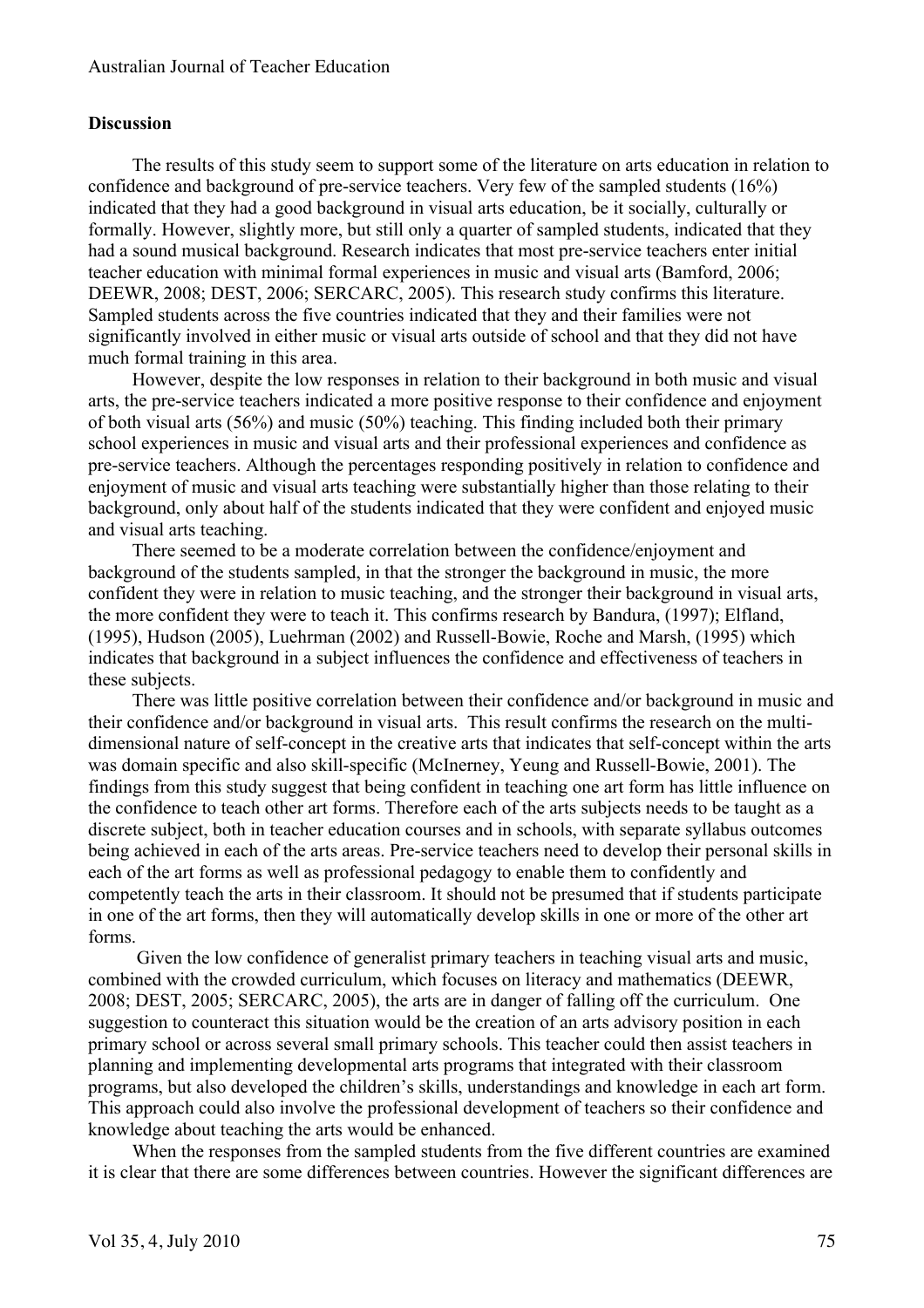mainly between Australia and Namibia, on one hand, and the other three countries, on the other. Sampled students from Australia indicated that they had a significantly poorer musical background than their counterparts in Namibia, South Africa, UWS and Ireland. New South Wales, the state from which the students were sampled, has a long history of not having specialist music and art teachers in the state primary schools. Generalist teachers have consistently reported that they lack confidence, competence and support in teaching the arts in their classrooms and the overall picture of music and visual arts education is bleak (Bamford, 2006; SECARC, 1995).

Many students from the African countries of Namibia and South Africa enjoy many integrated arts experiences as part of their daily life, in celebrations, family gatherings, funerals and holidays (Mans, 2002; van Niekirk, 1997). Irish students similarly have a rich background of music, and in their culture, singing and playing instruments has been a way of life for many of them and their families (Council of Europe, 2010). For many years American students have developed proud and exemplary programs of musical performances within their primary and secondary schools and many young adults would have been involved in several years of band and choral programs both inside and outside of school arts (Bresler, 1991; Huckabee, 2006). This study indicates that in many ways Australian students have minimal formal participatory experiences in the arts, in comparison with their African, American and Irish counterparts.

However, despite the fairly minimal formal background in music and in art, Australian students were significantly more confident in relation to teaching visual arts than their African counterparts in Namibia and South Africa. Namibian students were significantly less confident than their counterparts in South Africa, Ireland and Australia. In relation to confidence in music teaching, once again Namibian student teachers were significantly less confident than their South African and Irish counterparts, and the Australian students were significantly less confident than the Irish students.

One could conjecture that, although the arts feature regularly in Namibian culture and family life (Mans, 2002), this is not seen as giving the pre-service teachers specific visual arts skills that could be passed on to children within the formalised school situation. Also there may not be the resources available in their schools to give them the opportunity to experience a range of visual arts activities and thereby increase their confidence in this area (Mans, 1997). In the developed countries, in general, there are many more resources available in these areas than in the Southern African schools. For example, whereas the great majority of Australian, Irish and American schools would have CD players, CDs, pencils, paints, brushes, paper and other media for their students to use in schools and teacher education courses, many Southern African schools do not even have windows, running water or electricity, so even basic visual arts and music equipment may not be available (Russell-Bowie, 2000).

However, these children come from a culturally rich arts background and are often involved in arts activities on a daily basis within their families and communities but not within the school situation (van Niekirk, 1997). To respond to this scenario, music and visual arts skills learned from the family by children and teachers, and having great value within the non-school community (Woodward, 2007), could be acknowledged as significant within the school situation. These skills could then be used and developed in an integrated approach to learning, as is part of their culture, to achieve visual arts and music outcomes and build confidence and further skills in their teachers and pupils. Teacher development and adequate resourcing would also go a long way towards alleviating the lack of arts education in primary schools.

### **Conclusion**

This research has confirmed much of the research on background and confidence in relation to arts education. It indicates that, generally, sampled students across five countries enter their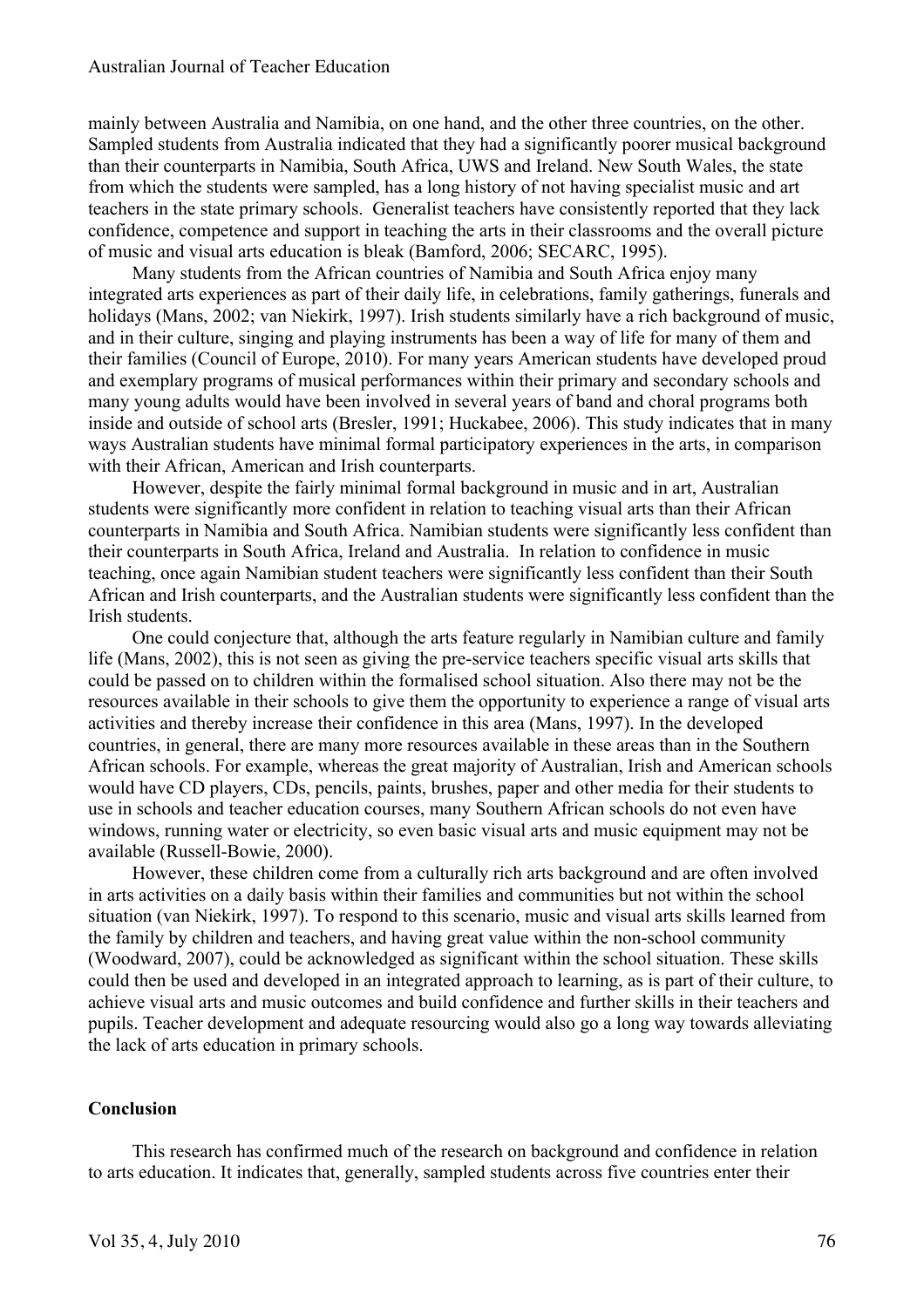teacher training institutions with little formal music or art background. They are also are not very confident in relation to teaching visual arts or music education. Although studies have been undertaken in relation to music and visual art education in individual countries, little comparative research seems to have been completed. This study adds to previous research in that it compares results from five countries. In every country, pre-service teachers need to given the opportunity to develop their personal skills in music and art, as well as learning the pedagogy associated with teaching these subjects. With enhanced confidence and competence in these areas they may then be able to present effective arts programs to the children in their future classrooms. This education will require resources, time and energy. However it may be the only way to break the decreasing practice of arts education in primary schools (SERCARC, 1995). The goal is to have pre-service teachers of tomorrow arrive at universities around the world, already equipped with a good background in visual arts and music, full of confidence that may provide a firm foundation for their creative arts education courses. This will equip and enable them to teach quality arts program in their classrooms.

# **References**

- Ballantyne, J. (2006). Reconceptualising pre-service teacher education courses for music teachers: The importance of pedagogical content knowledge and skills and professional knowledge and skills. *Research Studies in Music Education, 26*, 37- 50
- Bamford, A. (2006) *Global research compendium on the impact of the arts in education: The WOW factor*, Waxmann, Germany.
- Bandura, A. (1997). *Self-efficacy: The exercise of control*. New York: Freeman.
- Bresler, L. (1991). *Custom and cherishing*. Illinois: National Arts Education Research Centre.
- Conway, C. (2002). Perceptions of beginning teachers, their mentors and administrators regarding pre-service music teacher preparation. *Journal of Research in Music Education, 50*(1), 20-36.
- Coopersmith, S. (1984). The self-worth of achievement motivation: Findings and implications. *The Elementary School Journal, 85,* 5-20.
- Council of Europe, (2010). *Compendium of Cultural Policies and trends in Europe*. Retrieved 19/2/10 from http://www.culturalpolicies.net/web/ireland.php?aid=831
- Department of Education, Employment and Work Relations (DEEWR) (2008). *First we see: The national review of visual education*. Canberra: Author.
- Department of Education, Science and Training (DEST) (2005). *Augmenting the diminished: National review of school music education*. Canberra: Author.
- Efland, A.D. (1995). Change in the conceptions of art teaching. In R.Neperud (Ed.), *Context, content and community in art education beyond postmodernism* (pp.25-40). New York: Teacher College Press.
- Fromyhr, J. (1995). Ready or Not? The challenge for music education. *Conference Proceedings from the Australian Society for Music Education,* Hobart: ASME.
- Harter, S. (1982). The perceived competence scale for children. *Child Development, 53*, 87-97.
- Holt, D. The case for the generalist teacher of art, in, Holt, D. (ed) (1997) *Primary Arts education: Contemporary Issues.* London: Falmer Press
- Huckabee, M. (2006), *Governor's commission on the arts in education: Findings and recommendations*. Washington: Education Commission of the States
- Jacobs, R. (2008) When do we do the Macerena? Habitus and art learning in primary pre-service education courses. *International Journal of Pedagogides and Learning*, *4*(5), 58-73
- Jeanneret, N. (1997) Model for developing pre-service primary teachers' confidence to teach music. *Bulletin of the Council for Research in Music Education*, *133*, 37 – 44.